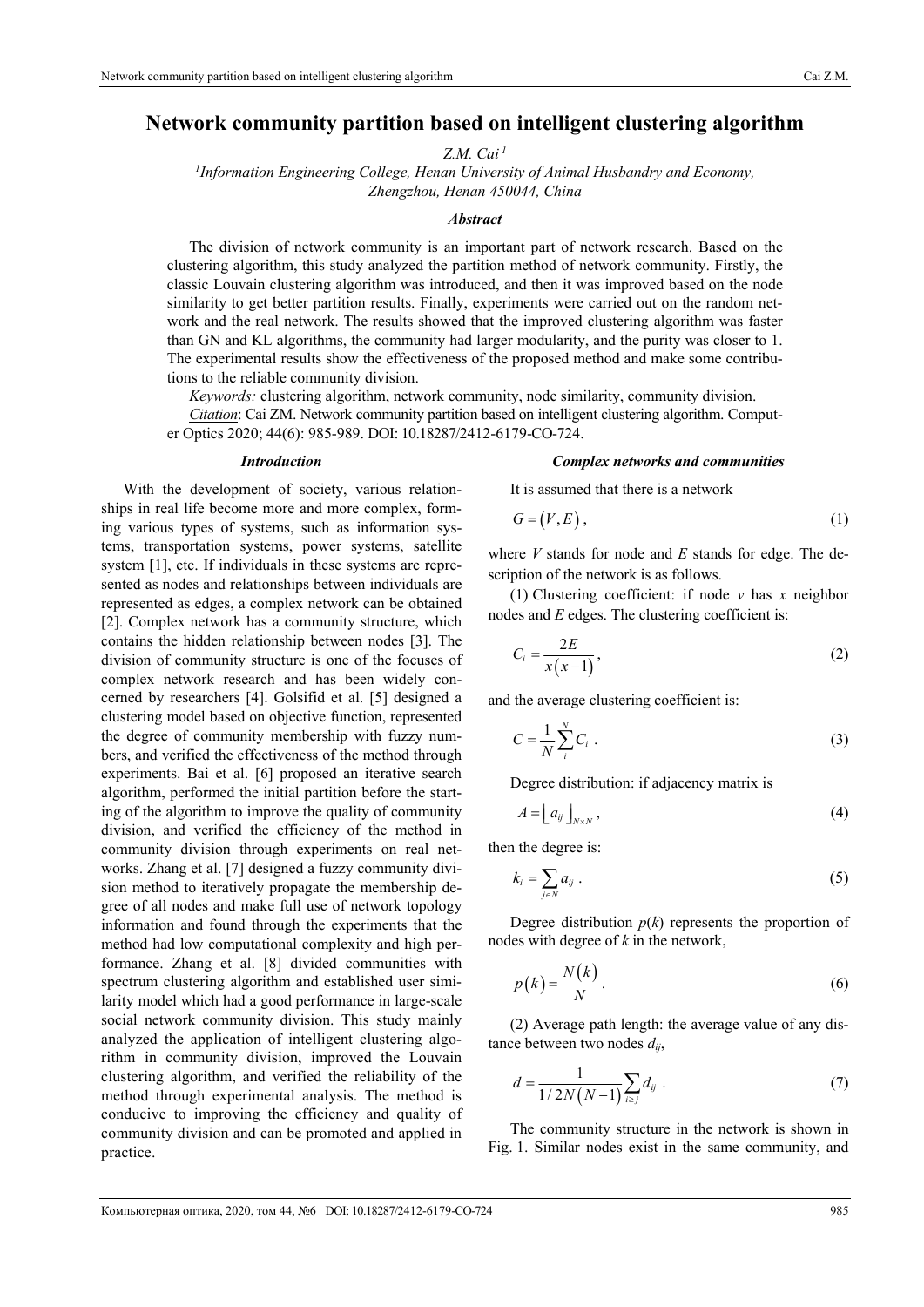there are many connections between nodes in the same community. At present, there are many methods about community division, including graph segmentation [9], label propagation [10], hierarchical clustering [11], matrix spectrum [12], etc.



*Fig. 1. Community structure in the network* 

When processing community division, the evaluation of the division result is an important part. Generally it is evaluated by modularity and purity.

(1) Modularity: for

$$
G = (V, E), \tag{8}
$$

the number of nodes is *n*, the number of edges is *m*, the degree is *k*, and the expectation of the edge between node *i* and *j* is  $k_i k_j / 2m$ , then the modularity is:

$$
D = \frac{1}{2m} \sum_{i} \sum_{j} \left( A_{ij} - \frac{k_i k_j}{2m} \right),\tag{9}
$$

and its value is between  $-1$  and 1; the larger the value is, the better the division result is.

Purity: If the division result of community is:

$$
H = \{H_1, H_2, \cdots, H_o\}
$$
\n<sup>(10)</sup>

in the real situation, where *o* stands for the number of communities, then there is  $H_i \cap H_j = \emptyset$  for any  $i \neq j$ . The division result of the algorithm is:

$$
G = \{G_1, G_2, \cdots, G_o\} . \tag{11}
$$

The purity is:

$$
P(G,H) = \frac{\sum_{j} \max_{i} |H_{j} \cap G_{j}|}{n},
$$
\n(12)

and its value is between 0 and 1; the closer to 1, the closer the results to reality.

## *Community partition based on intelligent clustering algorithm*

## 1. Clustering algorithm

Louvain algorithm is a typical hierarchical clustering algorithm, which is simple and efficient, and has advantages in large-scale network processing [13]. The steps of the algorithm are as follows:

(1) The initialization nodes are independent communities, i.e., the number of nodes = the number of communities.

(2) Node *i* is added to the community of neighbor node, and increment  $\Delta Q$  of modularity at that moment is calculated. The maximum value  $\Delta Q_{\text{max}}$  is taken. If

$$
\Delta \mathcal{Q}_{\text{max}} > 0, \tag{13}
$$

the node will be added to the community, otherwise it will remain unchanged.

(3) Step (2) repeats until the modularity no longer changes.

(4) The community obtained in step (3) is taken as the supernode, and the above steps repeat until the modularity remains unchanged.

Lougain algorithm has a high running speed and a better division of small-scale communities. However, it only considers the link information between nodes, which makes the compactness of nodes decline and may affect the accuracy of the division results. Therefore, this paper improves the algorithm based on the similarity of nodes. 2. Node similarity

There are many methods to calculate the similarity of nodes, and the classic ones are some algorithms which

consider the number of common neighbors as the standard:

(1) common neighbor (CN):

$$
s(i, j) = |N(i) \cap N(j)|, \qquad (14)
$$

(2) cosine similarity (Salton):

$$
s(i,j) = \frac{\left| \mathcal{N}(i) \cup \mathcal{N}(j) \right|}{\sqrt{k_i \times k_j}},
$$
\n(15)

(3) HPI (hub depressed index):

$$
s(i,j) = \frac{\left| \mathbf{N}(i) \cap \mathbf{N}(j) \right|}{\min \{ k_i \times k_j \}},
$$
\n(16)

where N(*i*) stands for a set of neighbor nodes, *k* refers to the degree, and  $|N(i) \cap N(j)|$  refers to the number of common neighbors.

There are also algorithms based on the degree of common node, mainly Adam-Adar (AA) [17] and Resource Allocation (RA). According to AA algorithm, the larger the degree of node, the higher the contribution degree. The calculation method is as follows:

$$
s(i,j) = \sum_{c \in \mathbb{N}(i) \cap \mathbb{N}(j)} \frac{1}{\lg k_c},\tag{17}
$$

where *c* stands for the common neighbor node and  $k_c$  refers to the degree of *c*.

According to RA algorithm, the common neighbor node can distribute its resources equally to neighbor nodes, then its similarity is the total resources received from *i* by node *j*; the calculation method is:

$$
s(i,j) = \sum_{c \in \mathbb{N}(i) \cap \mathbb{N}(j)} \frac{1}{k_c} \,. \tag{18}
$$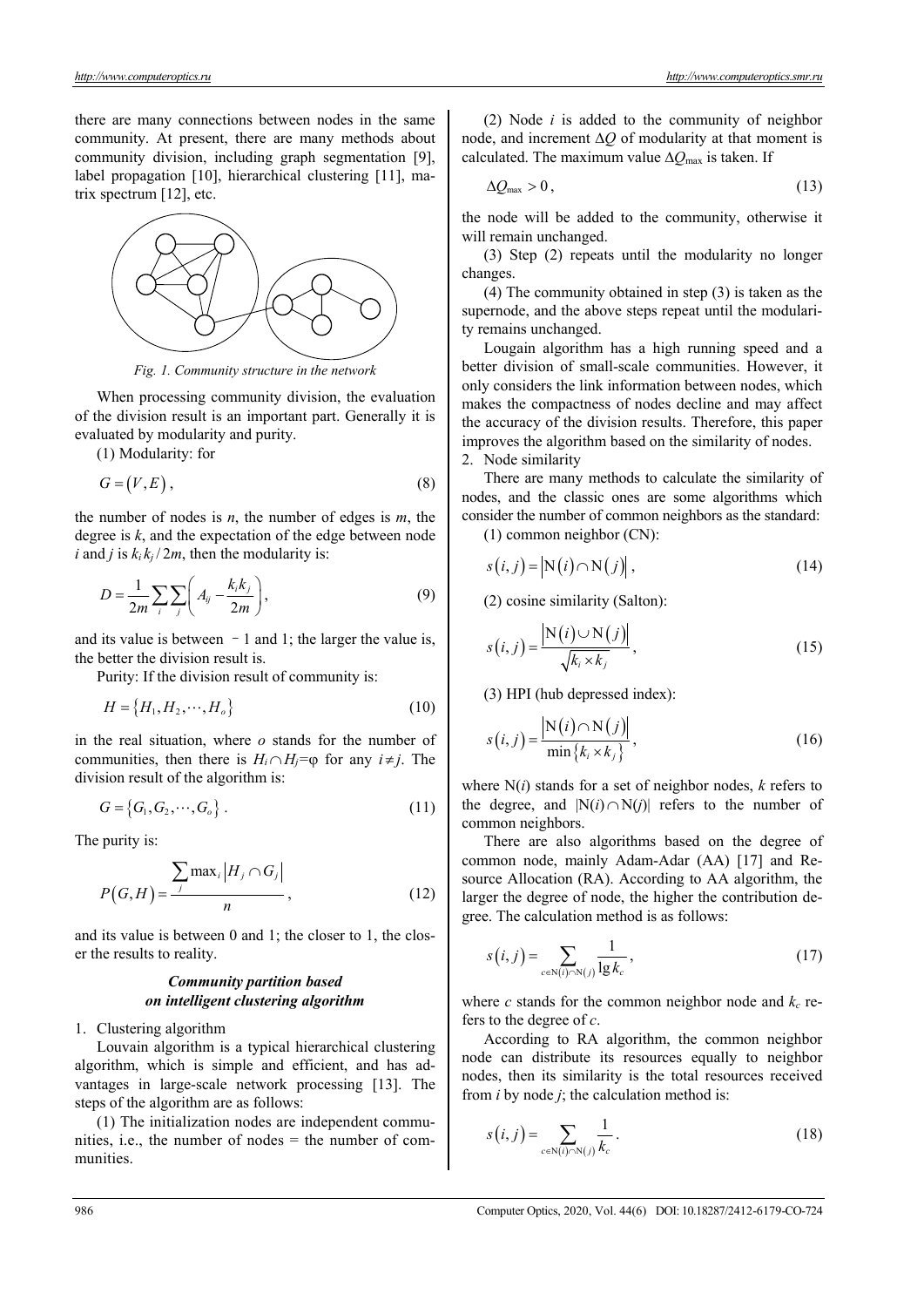In this study, RA algorithm is selected to obtain node similarity. In order to further improve the accuracy of community division, RA algorithm was improved. Based on the relationship between common neighbor nodes, an improved RA algorithm is obtained:

$$
s(i,j) = \frac{b_i}{b_r} \sum_{c} \frac{1}{k_c},
$$
\n(19)

Where

$$
c \in \begin{cases} N(i) \cap N(j), \text{the side of } i \text{ is not directly connected with that of } j \\ N(i) \cap N(j) \cup \{i, j\}, \text{the side of } i \text{ is directly connected with that of } j \end{cases}
$$
 (20)

$$
\frac{b_t}{b_T} = \frac{b_t}{T(T-1)/2},
$$
\n(21)

where  $b_t$  stands for the total number of edges in the network which is composed of node *i* and *j* and their common neighbor nodes,  $b_T$  stands for the maximum total number of edges expected, and *T* stands for the number of nodes.

3. Improved clustering algorithm

The steps of improving the clustering algorithm are as follows:

(1) the similarity between nodes was calculated;

(2) each node was divided as a community and added to the community of neighbour node; if the modularity value increased, that node was added to the community with the most increase;

(3) after the initial division, each community was taken as a node, and the sum of the similarity of the connected nodes between the two communities was taken as the edge; step (2) repeats until the modularity remained unchanged.

#### *Experiment and analysis*

1. Experimental data set

(1) Random network *R* (4, *N*, 16, 0.8) was used, where 4 refers to the number of communities, *N* refers to the number of nodes, 16 refers to the average degree of nodes, and 0.8 refers to the tightness of node connections.

(2) Real data sets [15] included YouTube (user and user relationship network), DBLP (author partnership network), Zachary (karate club membership network) and an American university football team network, as shown in Table 1.

| Data set   | Number of nodes | Number of edges |
|------------|-----------------|-----------------|
| YouTube    | 1134890         | 2987624         |
| DBLP       | 317080          | 1049866         |
| Zachary    | 34              |                 |
| Rugby team |                 |                 |

*Table 1. Real data set* 

2. Experimental results

Firstly, the community partition method proposed in this study was tested on random network *R*and compared with the classical GN algorithm [16] and KL algorithm [17]. The network scale was adjusted through setting the value of *N* in  $R$  (4,  $N$ , 16, 0.8). The community partition time of different algorithms is shown in Fig. 2.

It was seen from Fig. 2 that G N had the longest computing time and the slowest computing speed among the three algorithms, K L algorithm was the second, and the

algorithm proposed in this study had the least computing time and high efficiency.



The algorithm proposed in this study was applied to the real data set and compared with G N algorithm and K N algorithm. The comparison of modularity is shown in Fig. 3.



It was seen Fig. 3 that the modularity of the results divided by the algorithm proposed in this study was large. In the division of YouTube, the modularity of G M algorithm, K L algorithm and the algorithm proposed in this study was 0.276, 0.453 and 0.769 respectively. In the division of DBLP, the modularity of the three algorithms was 0.369, 0.526 and 0.876 respectively. In the division of Zachary, the modularity of the three algorithms was 0.196, 0.264 and 0.381 respectively. In the division of rugby team, the modularity of the three algorithms was 0.385, 0.512 and 0.833 respectively. It was found that the modularity of G N algorithm was the smallest, followed by KL algorithm and the algorithm proposed in this study, which showed that the algorithm proposed in this study had the best partition performance.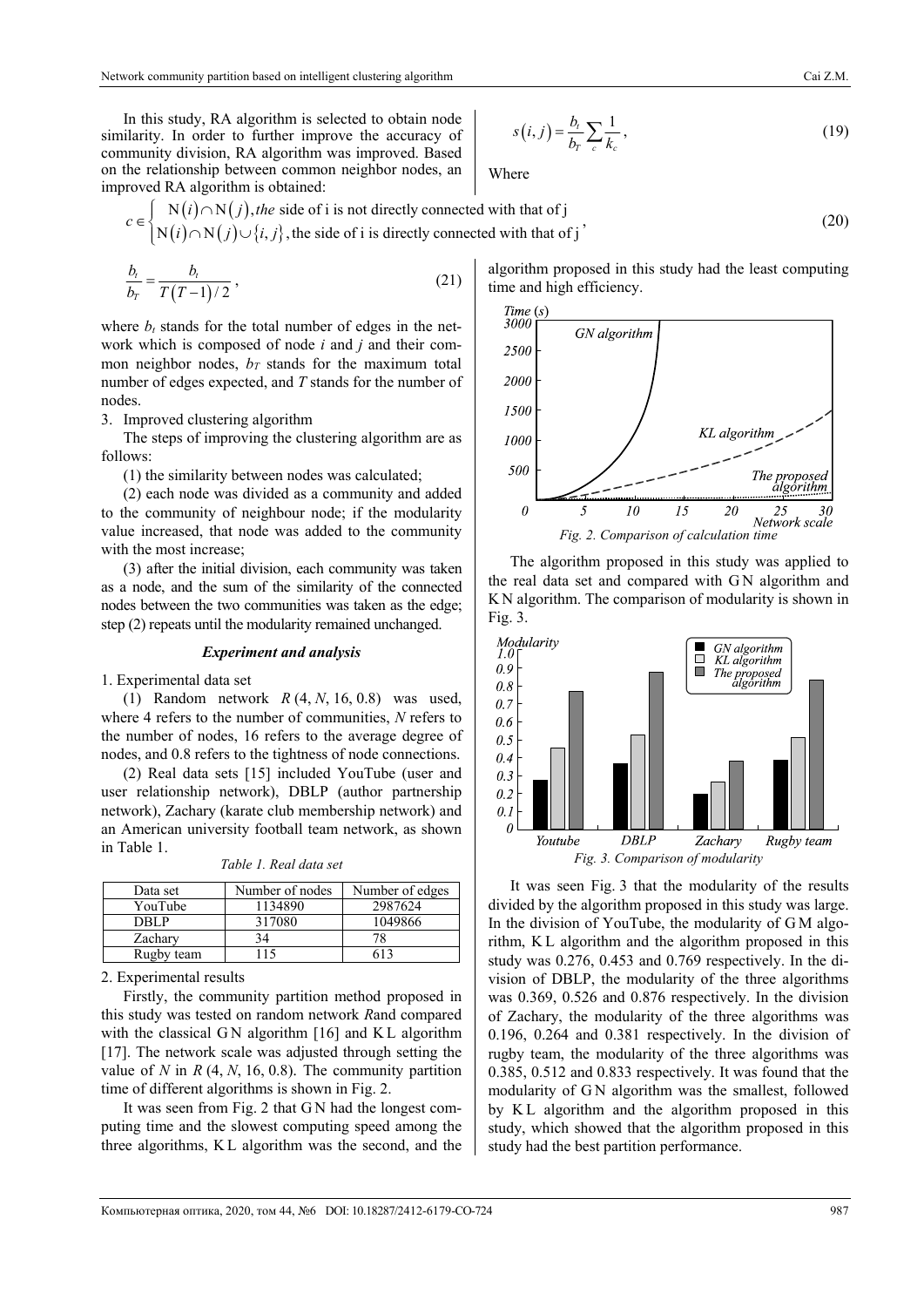

Fig. 4 shows the results of purity comparison. In the division of YouTube, the purity of the three algorithms was 0.423, 0.784 and 0.972 respectively. In the division of DBLP, the purity of the three algorithms were 0.514, 0.767 and 0.956 respectively. In the division of Zachary, the purity of the three algorithms was 0.397, 0.645 and 0.981 respectively. In the division of rugby team, the purity of the three algorithms was 0.452, 0.648 and 0.957 respectively. It was found from the comparison that the purity of G N algorithm was the lowest, followed by K L algorithm and the algorithm proposed in this study, which showed that the partition result of the algorithm proposed in this study was closer to the actual situation.

## *Discussion*

Community division is of great significance. For example, the online shopping network can recommend products according to hobbies of users to improve the marketing effect [18]; the social network can find hot spots and emotional tendencies of users, so as to control public opinion. Community division is conducive to a better understanding of network characteristics and effective mining of information in the network, which has great practical value [19].

There are many methods of community division. This study mainly analyzed the clustering method. Louvain algorithm has been widely used in community partition, and there are many researches on the improved Louvain algorithm. In this study, based on the method of node similarity, the Louvain algorithm was improved. First of all, it was found from the experimental results of random network that the algorithm proposed in this study had high computational efficiency, especially in large-scale networks. In the experiment of real network, modularity and purity were selected to evaluate the partition results. As shown in Fig. 3 and 4, the algorithm proposed in this study was superior to G N algorithm and K L algorithm in aspects of modularity and purity. The modularity value of the algorithm proposed in this study was larger, which showed that the result of community partition was better. The purity of the partition results of the algorithm proposed in this study was closer to 1, which showed that the result of community division of the algorithm proposed in this study was closer to the situation of real network and more in line with the reality.

The algorithm proposed in this study was an improvement of the clustering algorithm in community partition, but there are still some shortcomings, which need to be improved in the following aspects:

(1) the applicability of the method should be studied on overlapping networks;

(2) more calculation methods of node similarity should be studied to find out the most suitable algorithm for community division;

(3) the community division of dynamic network should be studied.

#### *Conclusion*

In this study, the network community was divided by the improved clustering method, and the experiment was carried out on the data set. The results showed that compared with G N and K L algorithm,

(1) the calculation time of the proposed algorithm was shorter on the random network;

(2) the modularity value of the proposed algorithm was larger and the partition effect was better in the real network;

(3) the purity of the proposed algorithm was closer to 1 on the real network, and the partition result was closer to the actual situation.

This study verifies the effectiveness of the improved clustering algorithm in the community division, and the method can be further promoted and applied in the network community division.

### *References*

- [1] Mostovoi JA. The two-phase operation in large-scale network. Computer Optics 2013; 37(1): 120-130.
- [2] Pizzuti C. Evolutionary computation for community detection in networks: A review. IEEE Trans Evol Comput 2018; 22(3): 464-483.
- [3] Reihanian A, Minaei B, Alizadeh H. Topic-oriented community detection of rating-based social networks. J King Saud Univ Sci – Computer and Information Sciences 2016; 28(3): 303-310.
- [4] Rossetti G, Pappalardo L, Pedreschi D, Giannotti F. Tiles: an online algorithm for community discovery in dynamic social networks. Mach Learn 2016; 106(8): 1213-1241.
- [5] Golsefid SMM, Zarandi MHF, Bastani S. Fuzzy duocentric community detection model in social networks. Int J Intell Syst 2015; 43(12): 177-189.
- [6] Bai L, Cheng X, Liang J, Guo Y. Fast graph clustering with a new description model for community detection. Inf Sci 2017; 388-389: 37-47.
- Zhang H, Chen X, Li J, Zhou B. Fuzzy community detection via modularity guided membership-degree propagation. Pattern Recognit Lett 2016; 70: 66-72.
- Zhang H, Wu Y. Optimization and application of clustering algorithm in community discovery. Wirel Pers Commun 2018; 102(2): 1-12.
- Linares OAC, Botelho GM, Rodrigues FA, Neto JB. Segmentation of large images based on super-pixels and community detection in graphs. IET Image Proces 2016; 11(12): 1219-1228.